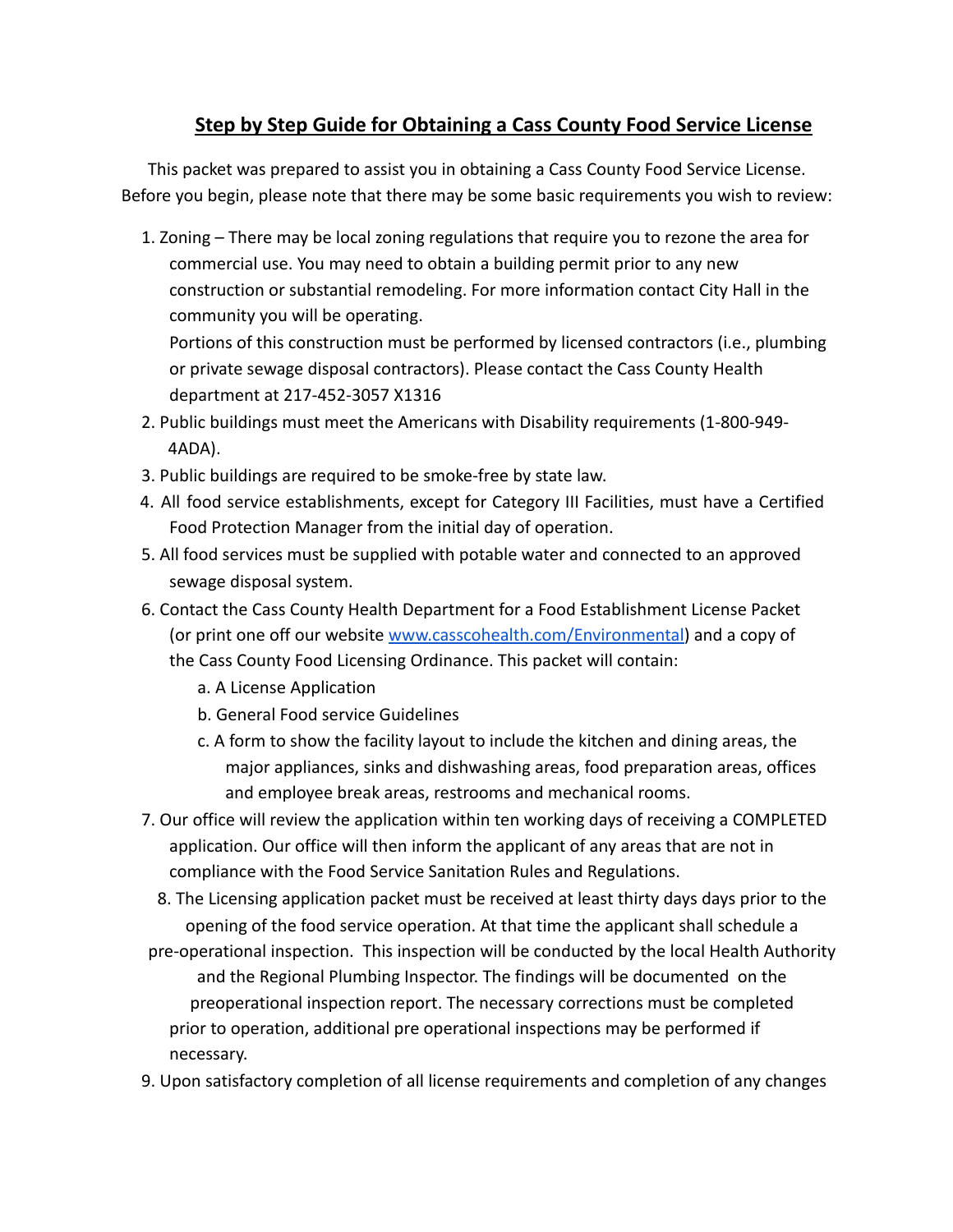required by the Health Authority, a license will be issued for a period of one year or until June 30 of the year following the license date. The Food Service Establishment may then operate under the specific provisions of the license.

10. Any changes in the operation or staffing of this facility may result in license termination and closure of the facility until a new license is issued.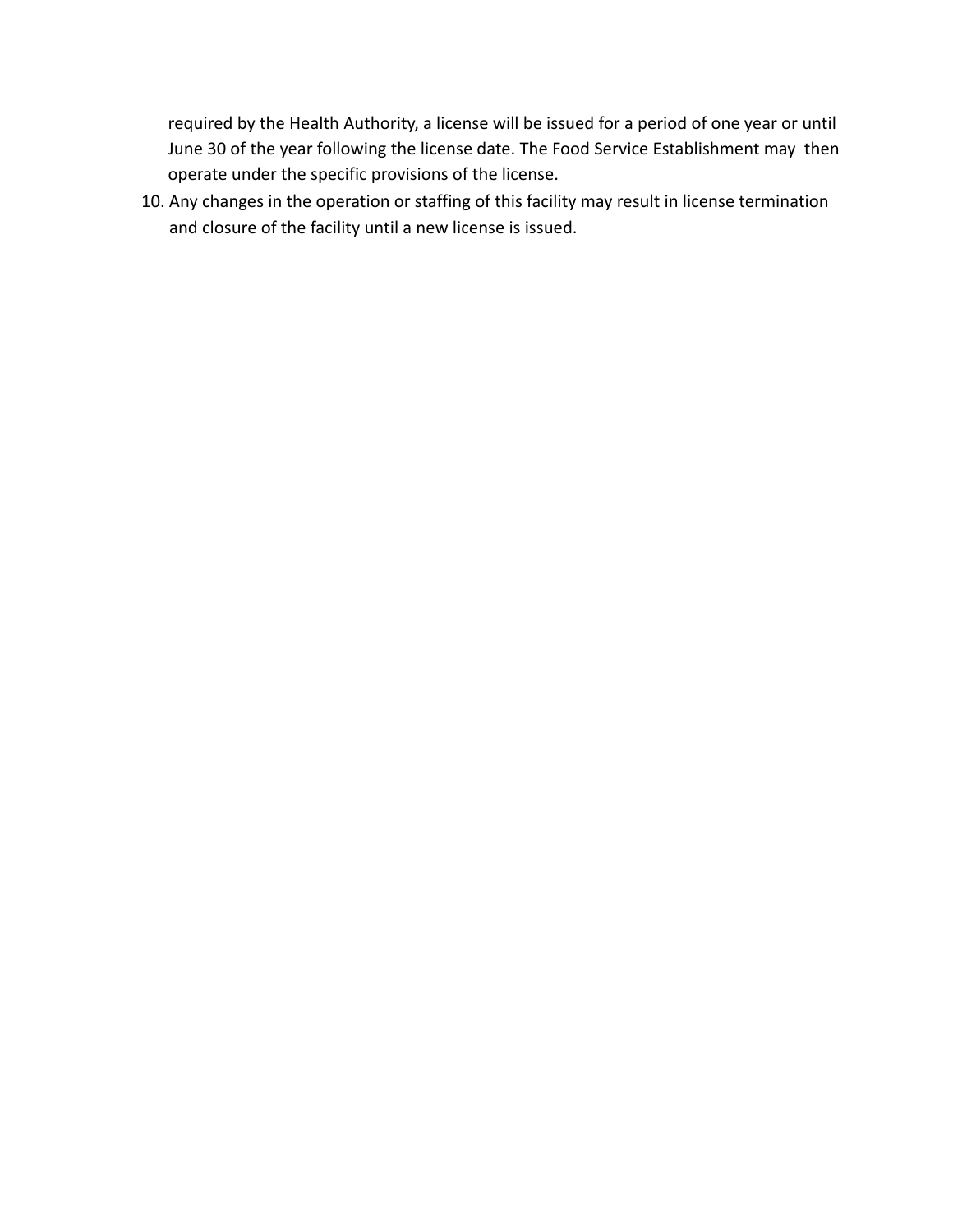# **Cass County Health Department**

#### **Requirements for Food Service Establishments**

#### 1. Certified Food Protection Managers

a. All food service establishments as defined in Section 750.540, shall be under the operational supervision of a supervisor who has been certified in food service sanitation.

#### 2. Lavatory Facilities

- a. Hand washing stations must be conveniently located and accessible in or immediately adjacent to toilet rooms, food preparation areas, and ware-washing areas. Soap, sanitary drying towels, and a waste basket must be provided at each station.
- b. An additional hand washing station is required if the food service area is physically separated from the preparing kitchen.
- c. A separate food preparation sink must be installed in this area for washing produce or performing other food preparation activities.

#### 3. Light Fixtures

Shielding of light fixtures and bulbs in areas where food is displayed or stored is required. At least 20 foot candles of light shall be provided on all food preparation surfaces, at equipment or utensil washing areas and work areas. All other areas require at least 10 foot candles.

#### 4. Food Contact Surfaces

All food contact surfaces shall be smooth and easily cleanable: free of breaks, open seams, cracks, chips, pits, difficult-to-clean internal corners and crevices, and similar imperfections. Utensils and food storage containers shall be constructed of food grade materials and not reused more than the recommended number of times allowed.

#### 5. Non-food Contact Surfaces

Non-food contact surfaces which are exposed to splash of food debris or which require frequent cleaning shall be designed to be smooth, washable, free of unnecessary ledges or crevices, and readily accessible for cleaning. 6. Equipment Installation

Table Mounted Equipment that is placed on tables or counters, unless portable, shall be sealed to the table or counter, or mounted on legs at least 4'' high.

Unless readily moveable, floor mounted equipment shall be sealed to the floor or elevated on legs at least 6" off the floor.

#### 7. Floors, Walls and Ceilings

Floors of all food preparation areas, food storage, utensil washing areas, dressing or locker rooms, toilet rooms, and walk in cooling units shall be constructed of durable, non-absorbent, light colored and easily cleanable materials, such as sealed concrete, terrazzo, ceramic tile, durable grades of linoleum, or tight wood impregnated with plastic. The floor-wall juncture shall be covered and sealed.

All walls, wall coverings, and ceilings of all food preparation areas, utensil washing areas, toilet rooms and vestibules shall be light colored, smooth, non-absorbent, and easily cleanable.

#### 8. Water, Cross-Connection and Backflow, and Sewage Requirements

- a. Potable water must be supplied to all food service and restroom fixtures.
- b. The potable water system shall be installed to preclude possibility of backflow. Devices to protect against backflow and back-siphonage shall be installed at all fixtures and equipment where an air gap at least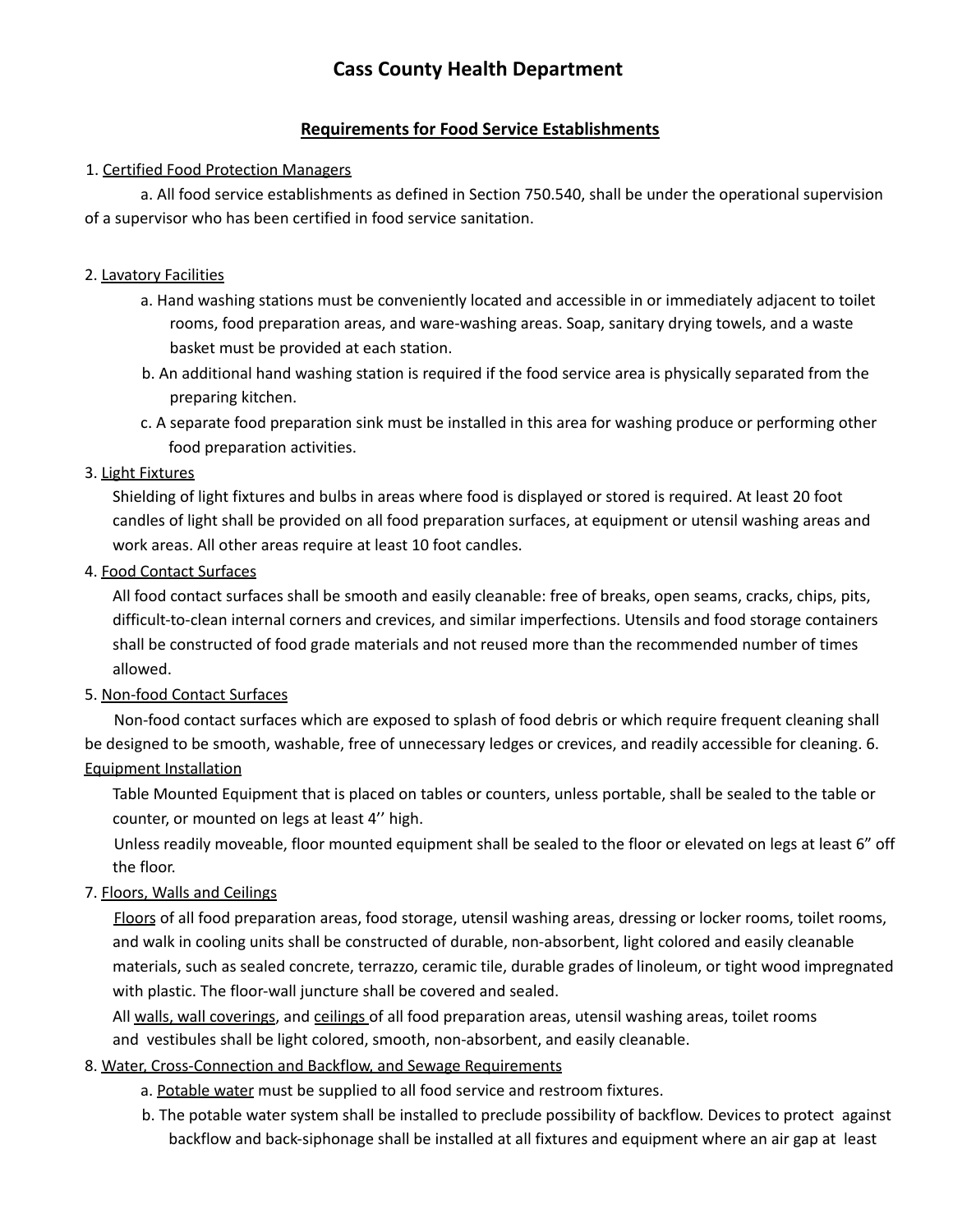twice the diameter of the water inlet is not provided between water outlet and the flood-level rim, and, wherever else backflow or back-siphonage may occur.

#### c. Indirect Waste

Commercial dishwashing machines, dishwashing sinks, pot washing sinks, bar sinks, soda fountain sinks, vegetable sinks, ice machines, steam tables, dipper well sinks, and other similar fixtures shall be provided with indirect waste connections as required under state plumbing codes.

d. Sewage disposal shall be from a connection to an IEPA approved community sewer system or an approved private sewage disposal septic system approved for this type of waste loading. 9. Dishwashing Area

- a. A three compartment sink shall be used for cleaning and sanitizing equipment or utensils manually. Sinks shall be large enough to permit the complete immersion of the equipment and utensils and each compartment of the sink shall be supplied with hot and cold potable water. Adequately sized commercial dishwashers may be installed in addition to the three compartment sink.
- b. Two dish tables or drain boards of adequate size shall be provided for proper handling of soiled utensils prior to washing and for cleaned utensils following sanitizing.
- c. Each compartment shall be provided with hot and cold water under pressure.
- d. Mechanical dishwashing machines shall comply with design standards set forth
- e. Floors, Walls and Ceilings

Same requirements as for food preparation areas.

f. Indirect Waste

In new or remodeled establishments, the three compartment sink must have an indirect waste connection below trap and installed in accordance with the Illinois State Plumbing Code

#### 10. Refrigeration

a. Adequate mechanical refrigeration shall be provided to maintain potentially hazardous foods at 41 °F or below. Thermometers shall be provided and located in all refrigeration and freezer units. 11. Restrooms

a. Toilet facilities for employees shall be provided and installed according to law, shall be conveniently located and shall be accessible to employees at all times. If toilet facilities are provided for the public, they shall meet the same requirements.

b. Lavatories shall be conveniently located within or immediately adjacent to all toilet rooms or vestibules. c. Each lavatory shall be provided with hot and cold tempered water through combination faucets or mixing valves.

#### d. Soap and sanitary towels must be provid3d.

e. Ventilation

All toilet rooms must be properly vented to the outside.

All rooms shall have sufficient ventilation to keep them free of excessive heat, steam, condensation, vapors, obnoxious odors, smoke and fumes.

Ventilation systems shall be installed and operated according to law. Check local fire codes for additional requirements.

f. Self-closing Doors

Toilet rooms shall have tight fitting, self-closing doors.

g. Anti-Siphon Device

Water closets must have approved anti-siphon ballocks.

h. Vacuum Breaker

Urinals must have a vacuum breaker installed on the downstream side of the last control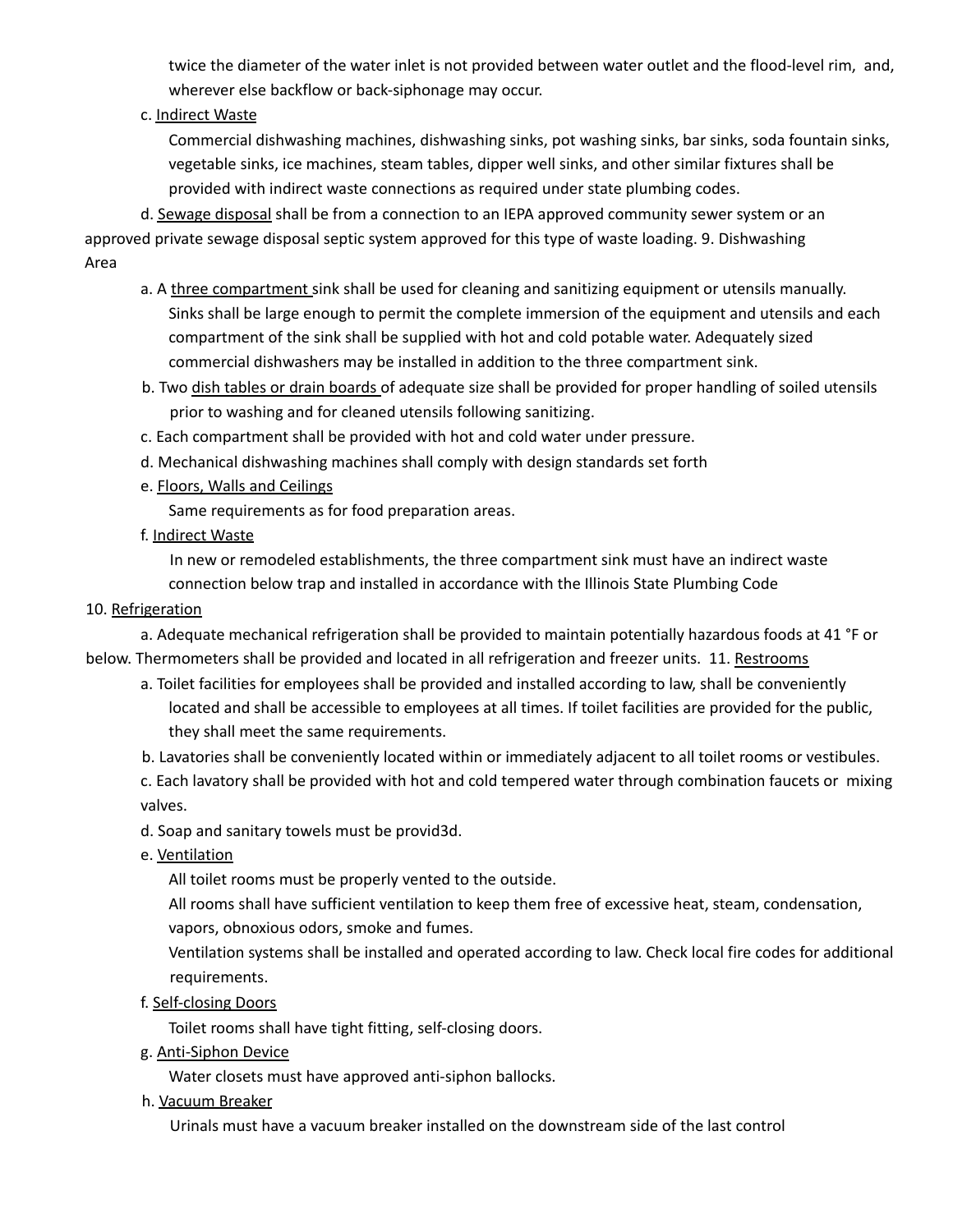valve. i. Floors and Walls

Construction same as for food preparation areas

#### 12. Ice Machines

a. Steam table, cooling or refrigerant coils must be installed with an indirect waste connection and in accordance with the Illinois State Plumbing Code.

#### 13. Garbage Storage

- a. Outside storage areas or enclosures shall be large enough to store the garbage and refuse containers that cumulate.
- b. Garbage and refuse containers and compactor systems shall be stored on or above a smooth surface of non-absorbent material, such as concrete or machine laid asphalt.
- c. Containers must be constructed of materials that are insect and rodent proof and be provided with tight fitting lids.
- 14. Insect and Rodent Control
	- a. All openings to the outside shall be effectively protected against the entrance of rodents and insects by tight fitting, self-closing, and adequately screened doors and windows.
- 15. Utility Sinks
	- a. In new or remodeled facilities, a utility sink shall be provided for the cleaning of floors or other general facility cleaning needs and the disposal of waste cleaning water.
- 16. Dry Food Storage
	- a. Food shall be stored above the floor on clean surfaces in a way that permits cleaning of the storage area without contamination of food by splash, dust, or other means. A minimum unobstructed storage height of 6 inches above the floor is required. Foods or food equipment shall not be located below exposed sewer lines. Food storage shelves or shelving units shall be constructed of smooth, easily cleanable materials. Materials such as contact paper or newspaper shall not be used.

#### 17. Plumbing

a. All plumbing shall be sized, installed, and maintained in accordance with applicable provisions of the Illinois State Plumbing Code.

#### **Pike County Food Service License**

Effective June 1, 2012, all food service establishments must have applied for and received a Pike County Food Service License from the Pike County Health Department prior to opening.

#### **Smoke-free Illinois Act**

Effective January 1, 2008, The Smoke-free Illinois Act prohibits smoking in virtually all public places and workplaces, including offices, theaters, museums, libraries, educational institutions, schools, commercial establishments, enclosed shopping centers and retail stores, restaurants, bars, private clubs and gaming facilities.

Illinois has taken this important step to protect its residents, workers and visitors from the harmful and hazardous effects of secondhand smoke. The Pike County Health Department encourages you to comply with this important law. If you have any questions about this Act as it applies to your business, please feel free to contact us.

#### **Americans with Disabilities Act**

Title III of the Act requires public accommodations to provide goods and services to people with disabilities on an equal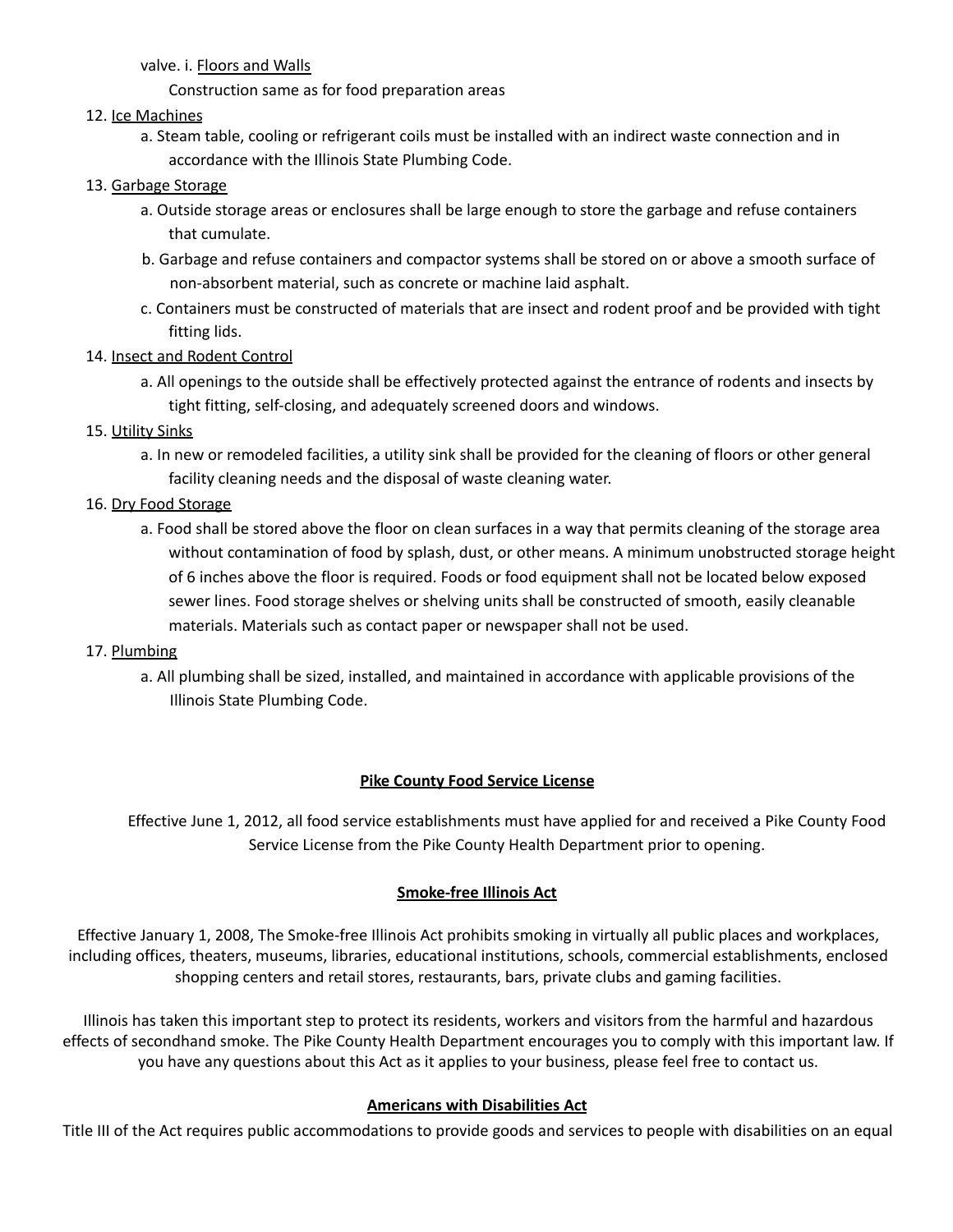basis with the rest of the general public. The Act covers such issues as accessibility to buildings and public restrooms. A checklist outlining the technical requirements needed to comply with the Act can be obtained from your regional Disability and Business Technical Center by calling 1-800-949-4ADA.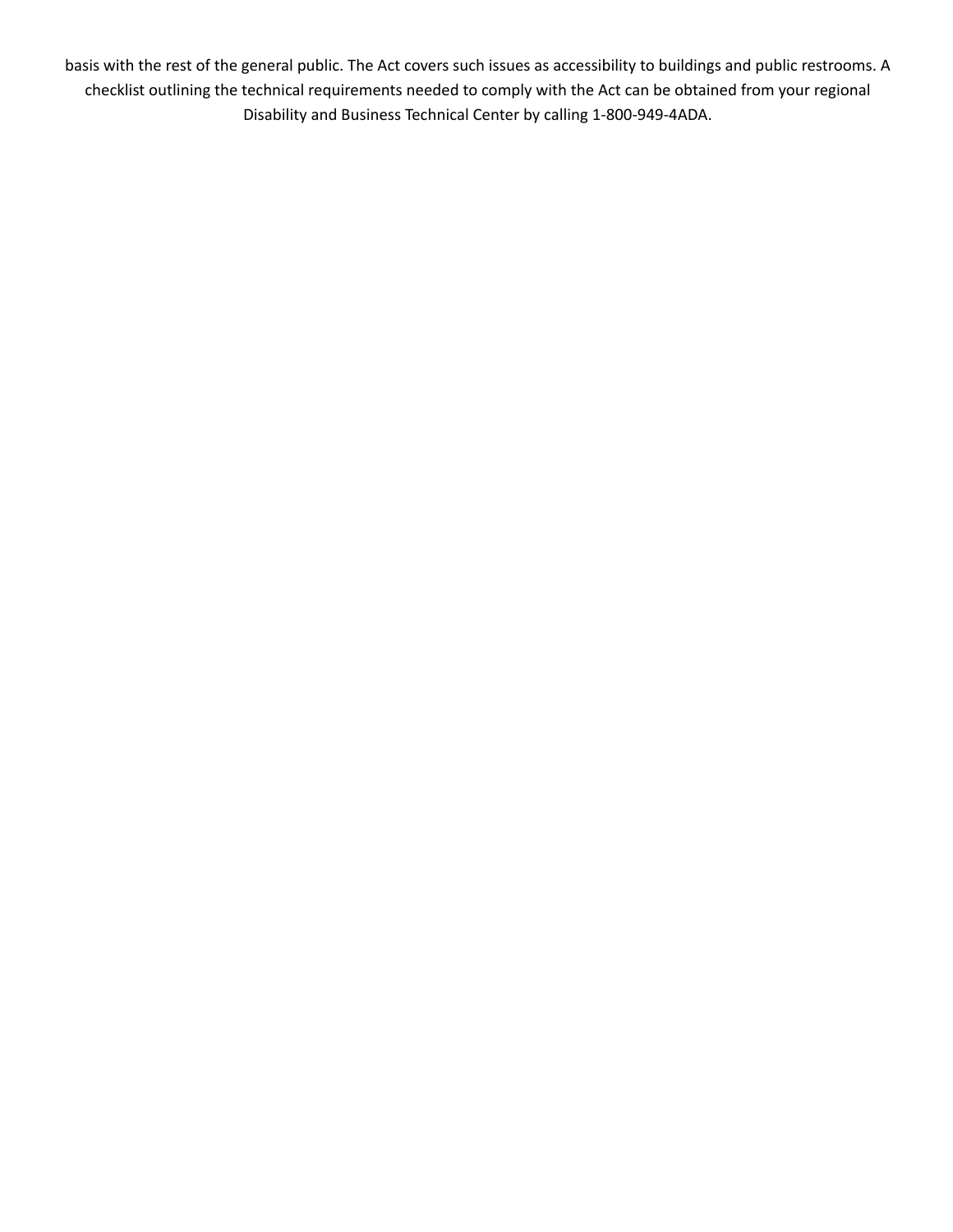Cass County Health Department 331 S. Main Virginia, IL 62691 217-452-3057

#### **Application for New Food Service Establishment Checklist**

The Cass County Health Department requires that properly prepared plans be submitted to the Cass County Health Department (CCHD) before a food service establishment is constructed or extensively remodeled, or when an existing structure is converted for use as a food establishment. Prior to constructing or opening your facility, you must complete and submit the information sheets enclosed, along with the appropriate fee.

The CCHD will review this information prior to construction and offer conditional approval. Once construction has been completed, CCHD will conduct a pre-opening inspection to determine the degree of compliance with the food code requirements. Prior to opening all employees must attend a food handler training session, either in person or online. Once these steps are completed, a County Food Permit will be issued for the food facility.

Your application must include the following:

- $\triangleright$  A detailed floor plan with specifications including equipment placement, plumbing, mechanical and electrical information
- $\triangleright$  A completed permit application and fee submitted to the department
- $\triangleright$  Menu and detailed food preparation
- $\triangleright$  Food Service Manager Certification (depending on risk classification of restaurant)
- $\triangleright$  All employees must possess either a Food Service Manager Certificate, or a Food Handler Certificate.

## **A permit fee of \$100.00 must accompany each set of plans submitted.**

### **INSPECTION PROCEDURE- Three inspections are required prior to opening:**

- 1. Pre-Construction/Pre-Opening Inspection- This is required before construction begins, and after all your application materials have been turned in to the Health Department.
- 2. Construction Inspection (If needed) A construction inspection is done when interior finishes are complete and equipment has been installed.
- 3. Opening Construction- This will be done when all remodeling or construction is complete and the facility is clean and ready to operate.

Food License to open WILL NOT be issued until codes are met and the facility is close to opening, required inspections made, and required fee is paid.

## **IT IS ILLEGAL TO OPERATE A FOOD SERVICE OR FOOD STORE WITHOUT A VALID PERMIT ISSUES BY THE LOCAL HEALTH DEPARTMENT**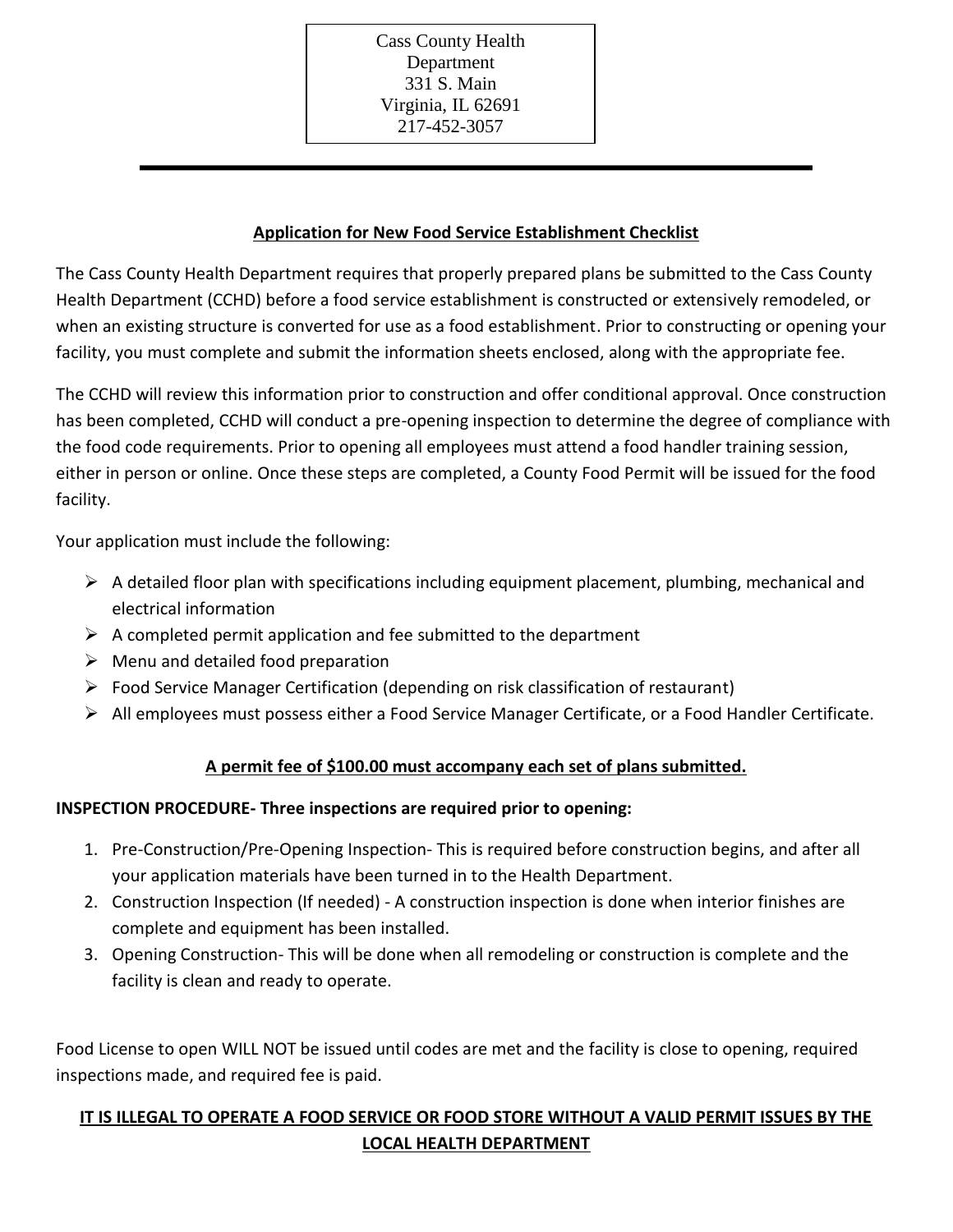# **APPLICATION FOR NEW FOOD SERVICE ESTABLISHMENT PERMIT**

|                     | Type of construction (circle one): New Addition/Remodel Ownership Change                                                                                    |                                                                                          |  |  |  |  |  |  |
|---------------------|-------------------------------------------------------------------------------------------------------------------------------------------------------------|------------------------------------------------------------------------------------------|--|--|--|--|--|--|
|                     |                                                                                                                                                             |                                                                                          |  |  |  |  |  |  |
|                     |                                                                                                                                                             |                                                                                          |  |  |  |  |  |  |
|                     |                                                                                                                                                             |                                                                                          |  |  |  |  |  |  |
|                     |                                                                                                                                                             |                                                                                          |  |  |  |  |  |  |
|                     |                                                                                                                                                             |                                                                                          |  |  |  |  |  |  |
|                     |                                                                                                                                                             |                                                                                          |  |  |  |  |  |  |
|                     |                                                                                                                                                             |                                                                                          |  |  |  |  |  |  |
|                     |                                                                                                                                                             |                                                                                          |  |  |  |  |  |  |
|                     |                                                                                                                                                             |                                                                                          |  |  |  |  |  |  |
|                     |                                                                                                                                                             |                                                                                          |  |  |  |  |  |  |
|                     | Certified Food Protection Managers on staff:                                                                                                                |                                                                                          |  |  |  |  |  |  |
|                     |                                                                                                                                                             |                                                                                          |  |  |  |  |  |  |
|                     |                                                                                                                                                             |                                                                                          |  |  |  |  |  |  |
|                     | Name: ___________________________________ID#: _________________________Certification Date: ______________                                                   |                                                                                          |  |  |  |  |  |  |
|                     | <b>Hours of Operation:</b><br>Sun________ Mon_________ Tues________ Wed_________ Thurs_________ Fri ________ Sat________                                    |                                                                                          |  |  |  |  |  |  |
| $\circ$ Bar<br>O    | Type of Food Service (check all that apply)<br>o Full Service<br>o Fast Food<br>o Retail<br>$\circ$ Catering<br>o Mobile Food Truck<br>Other: _____________ |                                                                                          |  |  |  |  |  |  |
|                     | <b>Table Service Type:</b>                                                                                                                                  | Multi-use silverware, glassware and plates<br>Disposable silverware, glassware and plate |  |  |  |  |  |  |
| <b>Hand washing</b> | Indicate the numbers and location of hand sinks:                                                                                                            |                                                                                          |  |  |  |  |  |  |

\_\_\_\_\_\_\_\_\_\_\_\_\_\_\_\_\_\_\_\_\_\_\_\_\_\_\_\_\_\_\_\_\_\_\_\_\_\_\_\_\_\_\_\_\_\_\_\_\_\_\_\_\_\_\_\_\_\_\_\_\_\_\_\_\_\_\_\_\_\_\_\_\_\_\_\_\_\_\_\_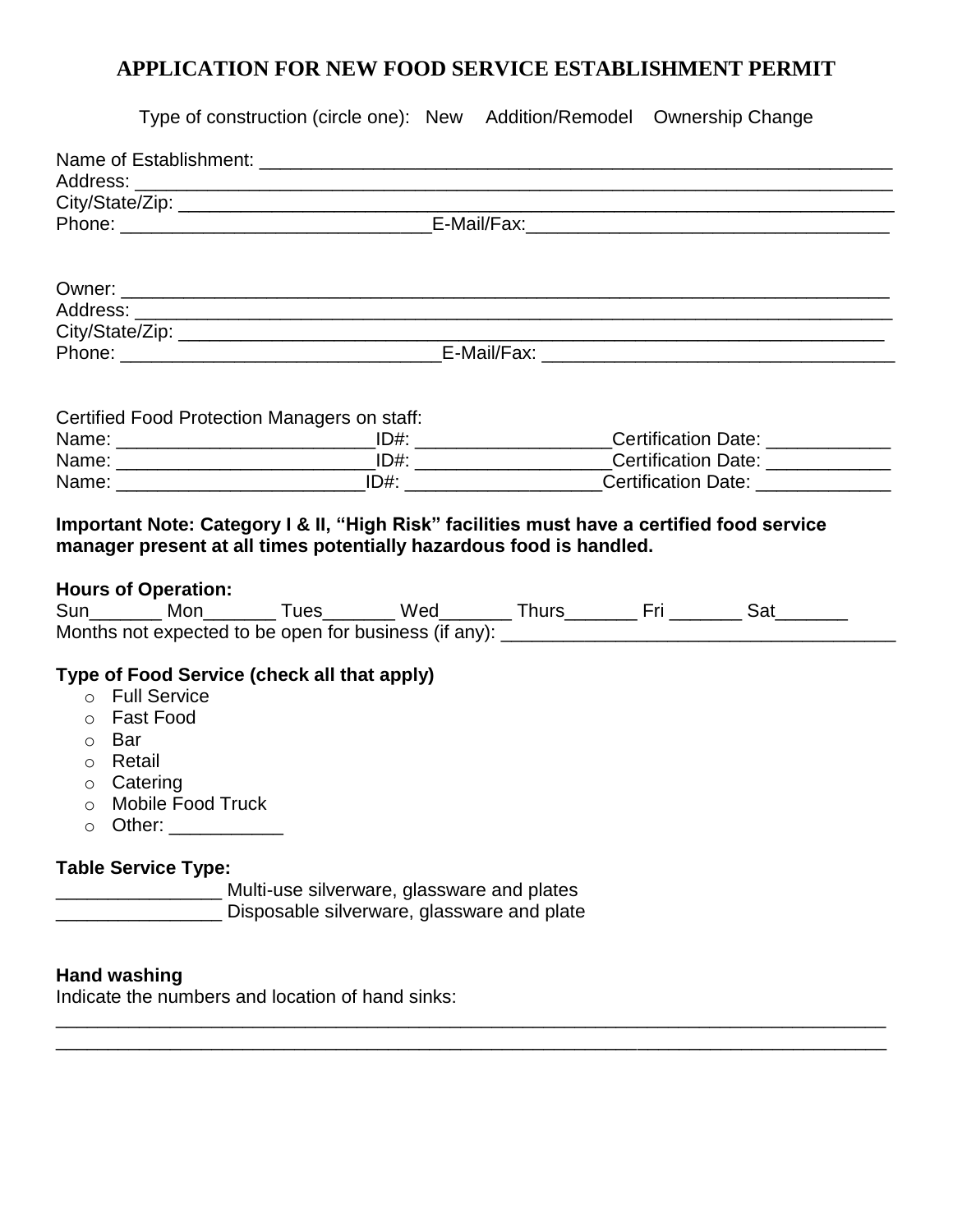## **Food Storage and Handling:**

Will you have a buffet? If so, what are the hours it will be open?\_\_\_\_\_\_\_\_\_\_\_\_\_\_\_\_\_\_\_\_\_\_\_\_\_\_\_\_\_

| If you are reheating, what process will you use to reheat previously prepared foods? (Please not that<br>crock pots are not allowed to reheat food) [2012] [2012] [2012] [2012] [2012] [2012] [2012] [2012] [2012] [2012] [2012] [2012] [2012] [2012] [2012] [2012] [2012] [2012] [2012] [2012] [2012] [2012] [2012] [2012] [2012] [201 |
|-----------------------------------------------------------------------------------------------------------------------------------------------------------------------------------------------------------------------------------------------------------------------------------------------------------------------------------------|
|                                                                                                                                                                                                                                                                                                                                         |
| What type of labeling system will you use during food storage?                                                                                                                                                                                                                                                                          |
| What will be your procedure to ensure that all employees obtain their food handler certification?                                                                                                                                                                                                                                       |

\_\_\_\_\_\_\_\_\_\_\_\_\_\_\_\_\_\_\_\_\_\_\_\_\_\_\_\_\_\_\_\_\_\_\_\_\_\_\_\_\_\_\_\_\_\_\_\_\_\_\_\_\_\_\_\_\_\_\_\_\_\_\_\_\_\_\_\_\_\_\_\_\_\_\_\_\_\_\_\_

### **THAWING PROCESS:**

Please indicate by marking the appropriate boxes how food in each category will be thawed.

| <b>Thawing Process</b>  | Meat | Seafood | Poultry | Other |
|-------------------------|------|---------|---------|-------|
| Refrigeration           |      |         |         |       |
| Running water less than |      |         |         |       |
| 70 degrees              |      |         |         |       |
| <b>Cooked Frozen</b>    |      |         |         |       |
| Microwave               |      |         |         |       |
|                         |      |         |         |       |

# **Water and Sewage supply:**

Is water supply city or private? (Circle one)

Is sewer municipal or septic? (Circle one)